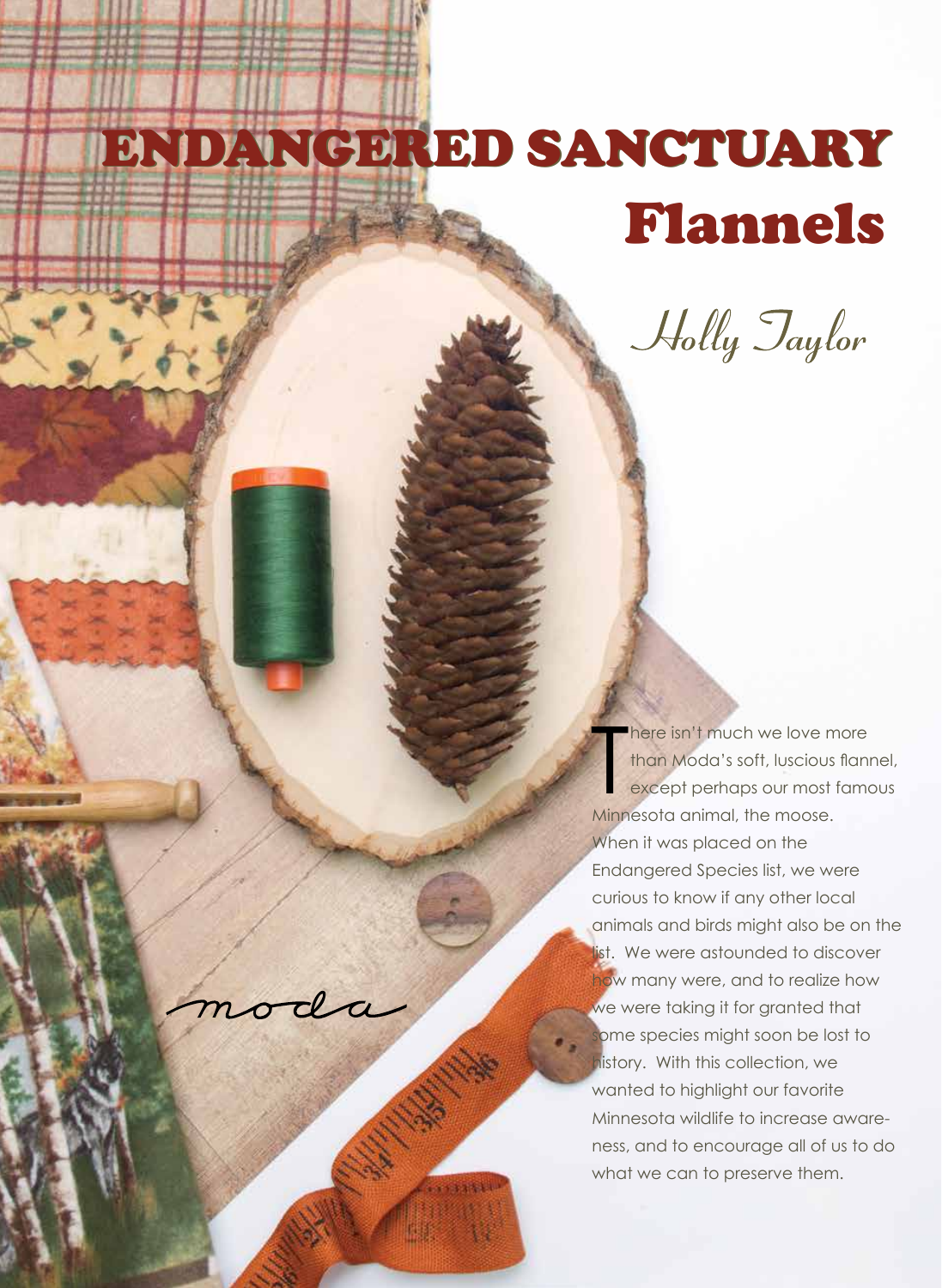

July, 2016 Delivery



6655 15F



6652 16F



6655 16F



6653 16F







6650 18F

selvage 24" Repeat

**2016 FEBRUARY INTRODUCTIONS** www.modafabrics.com **28**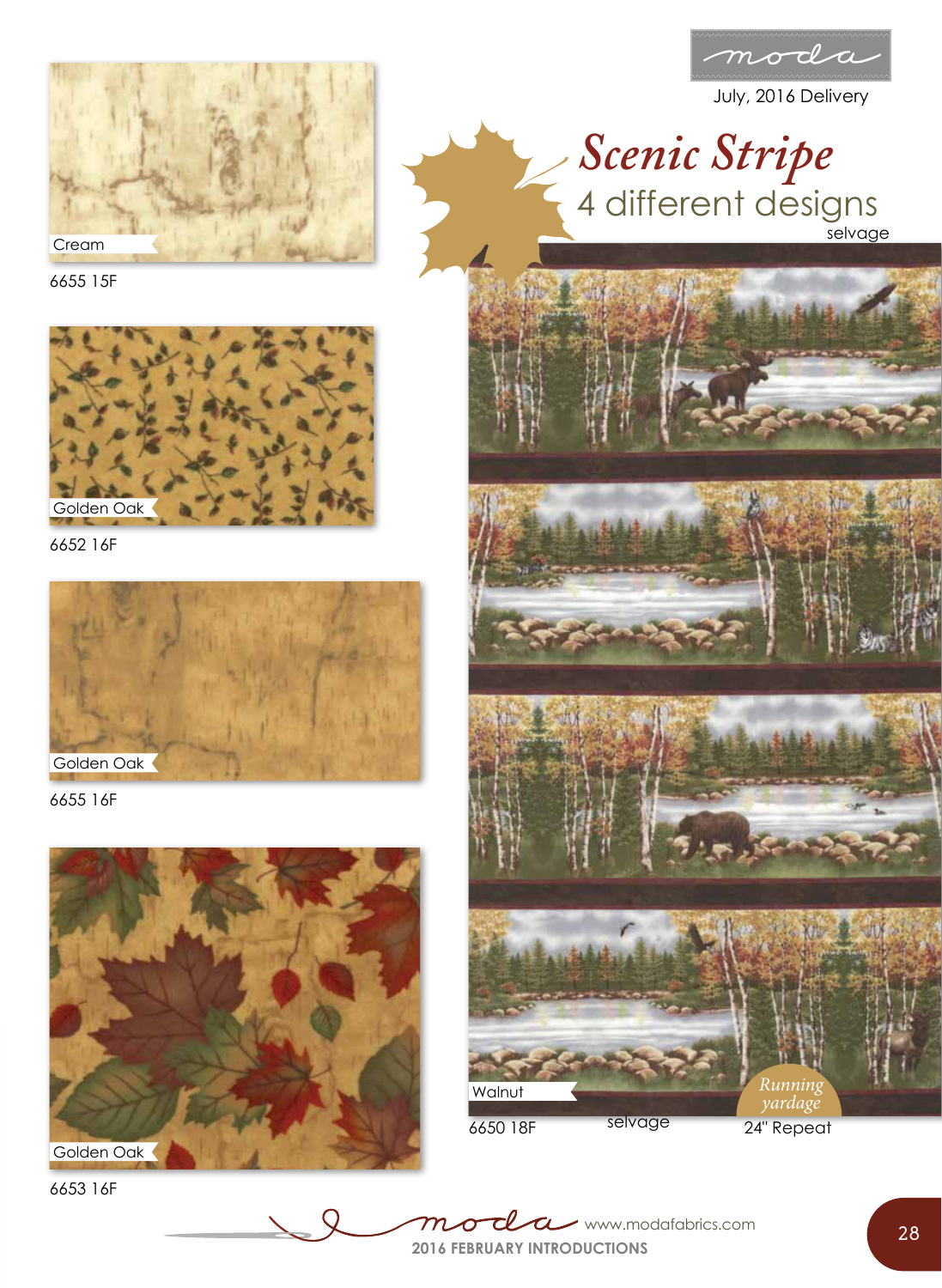

6657 17F

6652 17F



6653 15F



6655 11F



6652 11F



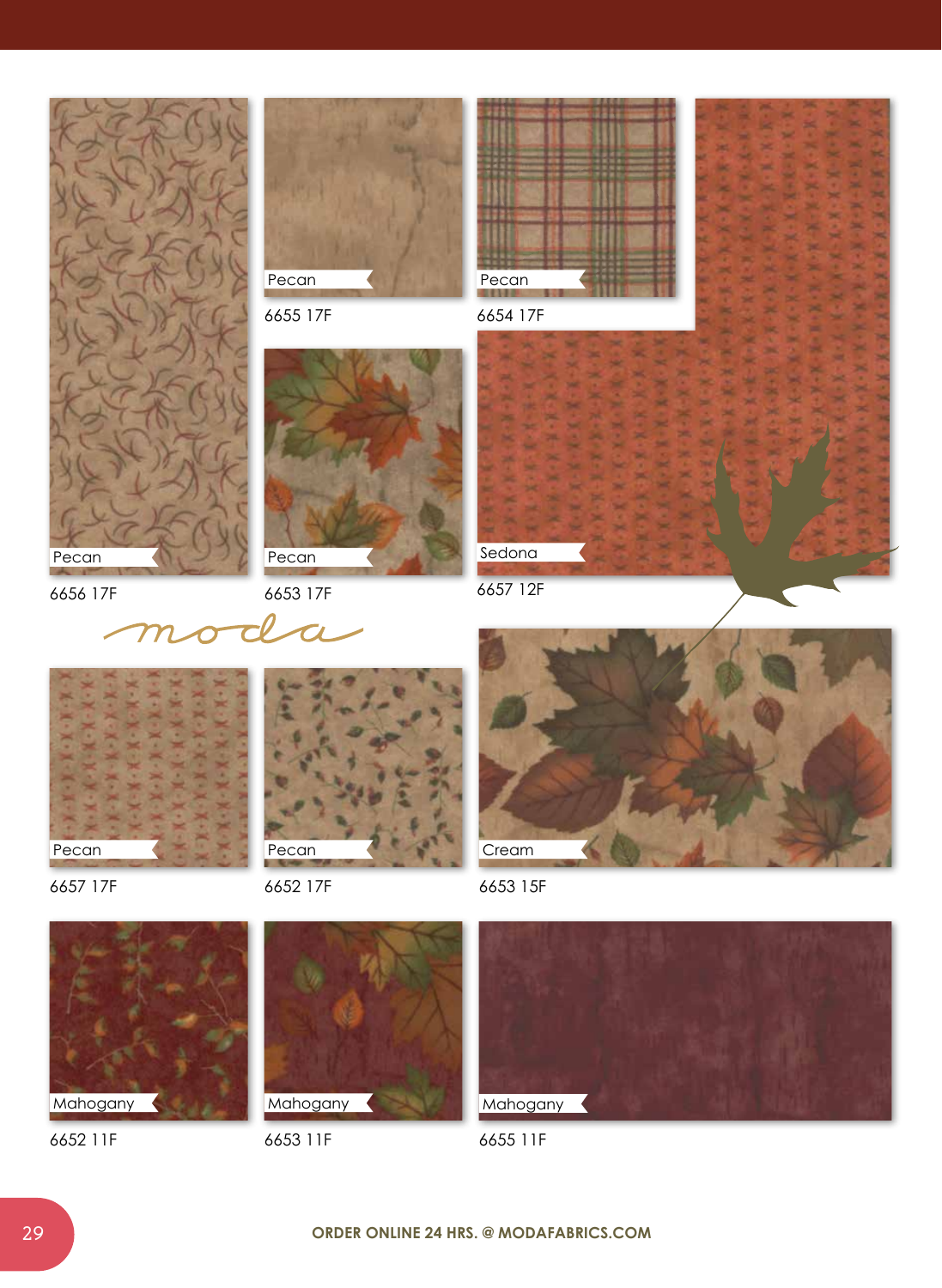

6656 11F



6651 14F



6654 14F



6656 14F

## ENDANGERED SANCTUARY Flannels



**AQD 0252/ AQD 0252G** Endangered Sanctuary Size: 70" x 80"



6655 14F



6657 14F



6653 14F

<u>cl</u>  $m$  $\sigma$ www.modafabrics.com $\tau$ **2016 FEBRUARY INTRODUCTIONS**